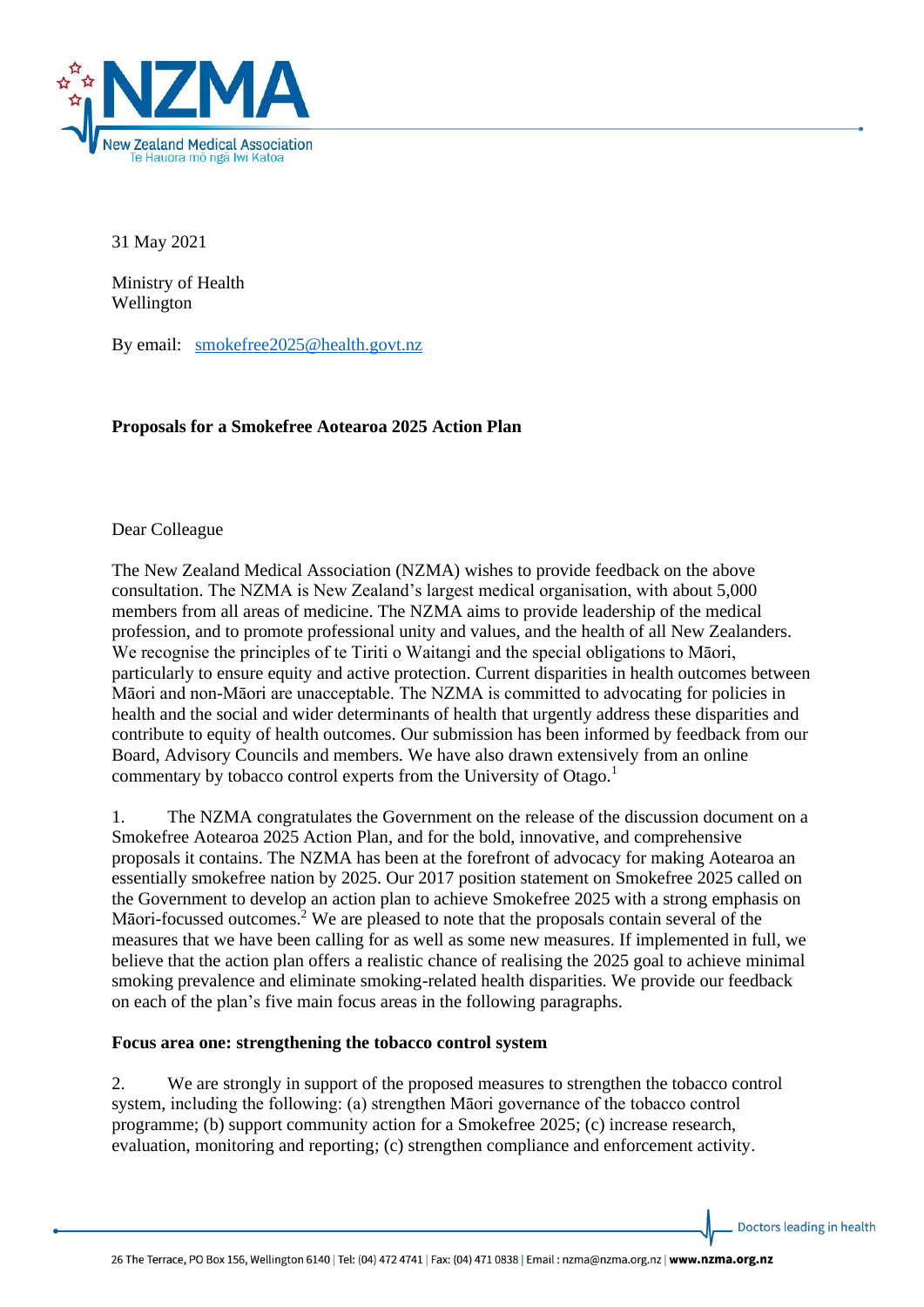#### **Focus area two: Make smoked tobacco products less available**

3. New Zealand has no restrictions on where tobacco can be sold. We have previously called for measures to regulate and reduce retail availability of tobacco products. As such, we welcome the suite of options that are being proposed to make smoked tobacco products less available.

### *(a) License all retailers of tobacco and vaping products*

4. We strongly support the establishment of a licensing system for all retailers of tobacco and vaping products. As noted in the discussion document, this would help the Government to monitor all sales of vaping and tobacco products, support compliance activity and help to counter the sale and distribution of illicit tobacco products. Licensing retailers of smoked tobacco products is also necessary in order to implement the measures that are proposed below to reduce retail availability.

### *(b) Significantly reduce the number of smoked tobacco product retailers based on population size and density*

5. We strongly support significantly reducing the number of smoked tobacco product retailers based on population size and density. Modelling studies suggest that greatly reducing the number of retail outlets would have a significant impact on reducing smoking prevalence in New Zealand.<sup>3-5</sup> Furthermore, reducing the number of retailers is likely to help reduce disparities in smoking as tobacco retailers are currently heavily concentrated in disadvantaged areas.<sup>6</sup> We note that tobacco control experts support reducing the number of retail outlets to around 5% of the current number (ie, from around  $6,000$  to  $300$ ).<sup>1</sup>

6. There are several precedents for mandating marked reductions in the number of tobacco retail outlets. For example, Hungary reduced tobacco outlet density by 83% in 2013 and now only allows tobacco sales at 7,000 new government-operated stores.<sup>7</sup> Phased restrictions in availability have recently been introduced in the Netherlands with sales in supermarkets and gas stations due to be phased out by 2022.<sup>8</sup> Licensing with fee increases has also achieved tobacco outlet reduction in South Australia.<sup>9</sup>

# *(c) Restrict sales of smoked tobacco products to a limited number of specific store types*

7. We are supportive, in principle, of restricting sales of smoked tobacco products to a limited number of specific store types. This would make it substantially more difficult to buy cigarettes. The result would be to reduce uptake by young people and support smokers that are trying to quit. This measure would also redress a persistent anomaly, which has allowed a highly addictive and deadly product to be sold by almost every dairy, supermarket and service station. Allowing tobacco to be so widely available normalises the product, frames smoking as socially acceptable, and undermines smokefree initiatives. For example, people who quit smoking report that tobacco's ubiquity triggers relapse and can undermine their journey to becoming smokefree.<sup>10, 11</sup> It is very important that measures to reduce the availability of smoked tobacco products are accompanied by increased support for smoking cessation. We also support Government consultation with, and targeted support for, small businesses that would be affected by the reduction in retail sites.

# *(d) Introduce a smokefree generation policy*

8. We are strongly supportive of this proposed policy, which we believe could profoundly and permanently reducing smoking update among young people, and hence protect them from the risk of lifelong addiction and future severe adverse health effects. New Zealand modelling has found the smokefree generation approach to be effective and highly pro-equity.<sup>12</sup> In supporting this policy, it is important to recognise that young people who start smoking rarely, if ever, make an informed choice.<sup>13,14</sup> Furthermore, regret among people who smoke is extremely high.<sup>15</sup> As a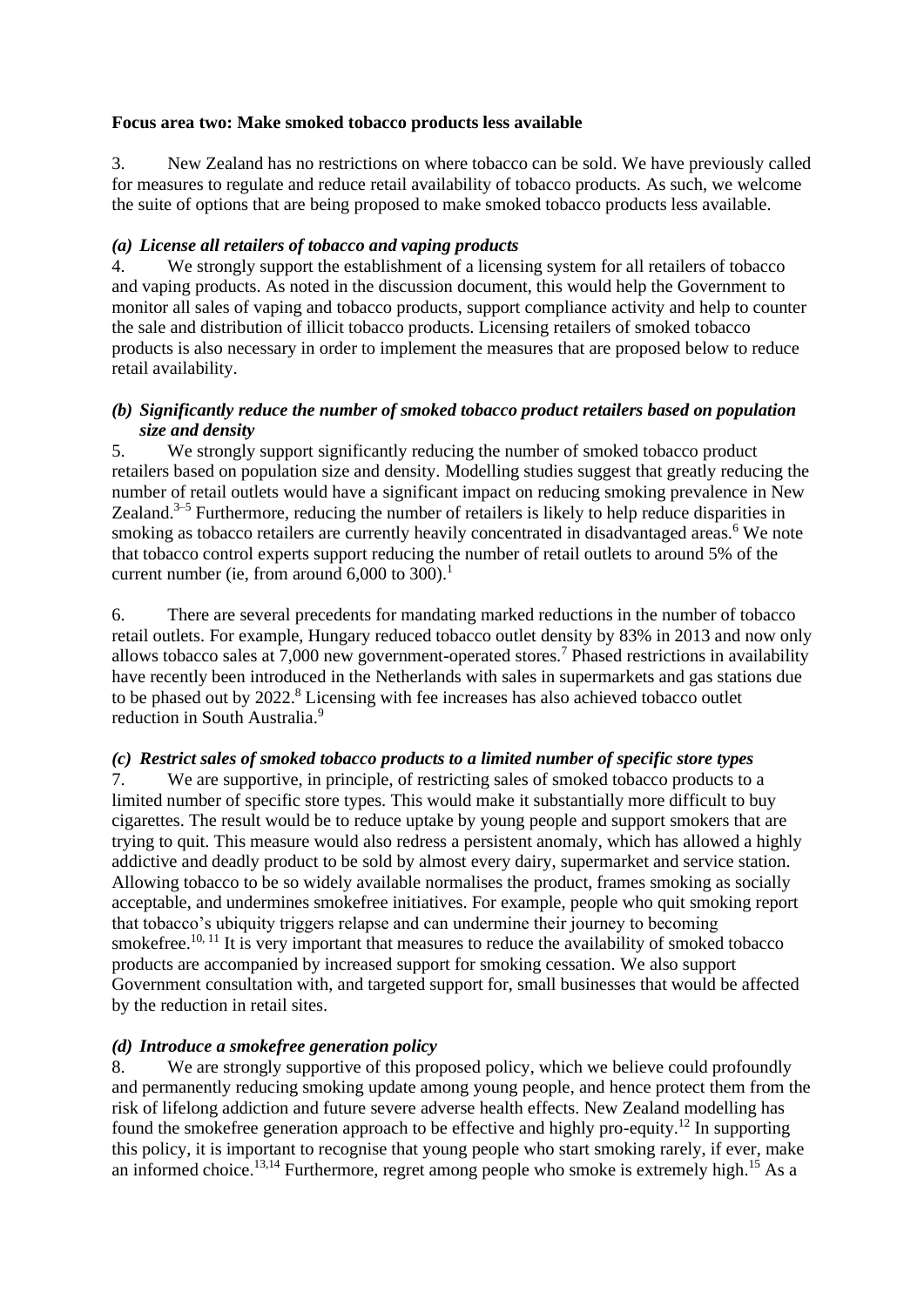smokefree generation policy will not have large immediate effects on smoking prevalence, which are required to achieve the Smokefree 2025 goal, this policy must be part of a comprehensive package that includes the entire suite of other measures that are proposed.

### **Focus area three: make smoked tobacco products less addictive and less appealing**

9. We strongly support measures to make smoked tobacco products less addictive and less appealing. This approach would address a major gap in New Zealand's existing approach to tobacco control which has failed to regulate the constituents and design of smoked tobacco products. This policy lacuna has allowed tobacco companies to maximise the addictiveness and palatability of cigarettes by ensuring high nicotine content, and by introducing appealing additives, flavours and product innovations like capsule cigarettes.

### (a) *Reduce nicotine in smoked tobacco products to very low levels*

10. We strongly support this measure. There is accumulating evidence, including some support from modelling, that mandating minimal or no nicotine in tobacco products is likely to markedly reduce uptake, increase quitting and greatly lower smoking prevalence.<sup>16,17</sup> Despite concerns that people who smoke may do so more frequently and intensively, research suggests that very low nicotine content cigarettes elicit limited compensatory smoking, which lasts only for a few days, if it occurs at all, and is then followed by a reduction in the number of cigarettes smoked where people continue to smoke.<sup>18</sup> There is a strong precedent for this measure from the United States where the FDA recommended developing a tobacco product standard for nicotine levels in cigarettes, which would mandate minimal or non-addictive nicotine levels.<sup>19</sup>

# *(b) Prohibit filters in smoked tobacco products*

11. We strongly support this proposed measure. Tobacco companies use various design features in cigarette filters to make tobacco more palatable and to create an impression of reduced harm. Yet filters and associated designed features have no effect on reducing the harm from smoking. Furthermore, research indicates that prohibiting filters could reduce smoking prevalence.<sup>20</sup> We also support removing flavourings that appeal the palatability and appeal of tobacco products such as menthol. There is emerging evidence of positive impacts of removing flavourings. 21

### *(c) Prohibit innovations aimed at increasing the appeal and addictiveness of smoked tobacco products*

12. We strongly support the addition of a regulatory power to enable the Government to prohibit innovations aimed at increasing the appeal and addictiveness of smoked tobacco products. This is important to pre-empt further changes to the design of smoked tobacco products that tobacco companies may seek in response to the other changes that are being proposed.

# **Focus areas four: make tobacco products less affordable**

13. Making tobacco products less affordable has been an important part of the tobacco control programme and has contributed to the reduction in smoking rates and tobacco consumption in New Zealand. While there is strong evidence favouring regular above-inflation tobacco tax increases in New Zealand, $12,22,23$  we acknowledge concerns about potential increased financial hardship for smokers with low incomes who are unable to quit or switch completely to other nicotine delivery methods.

# *(a) Set a minimum price for tobacco*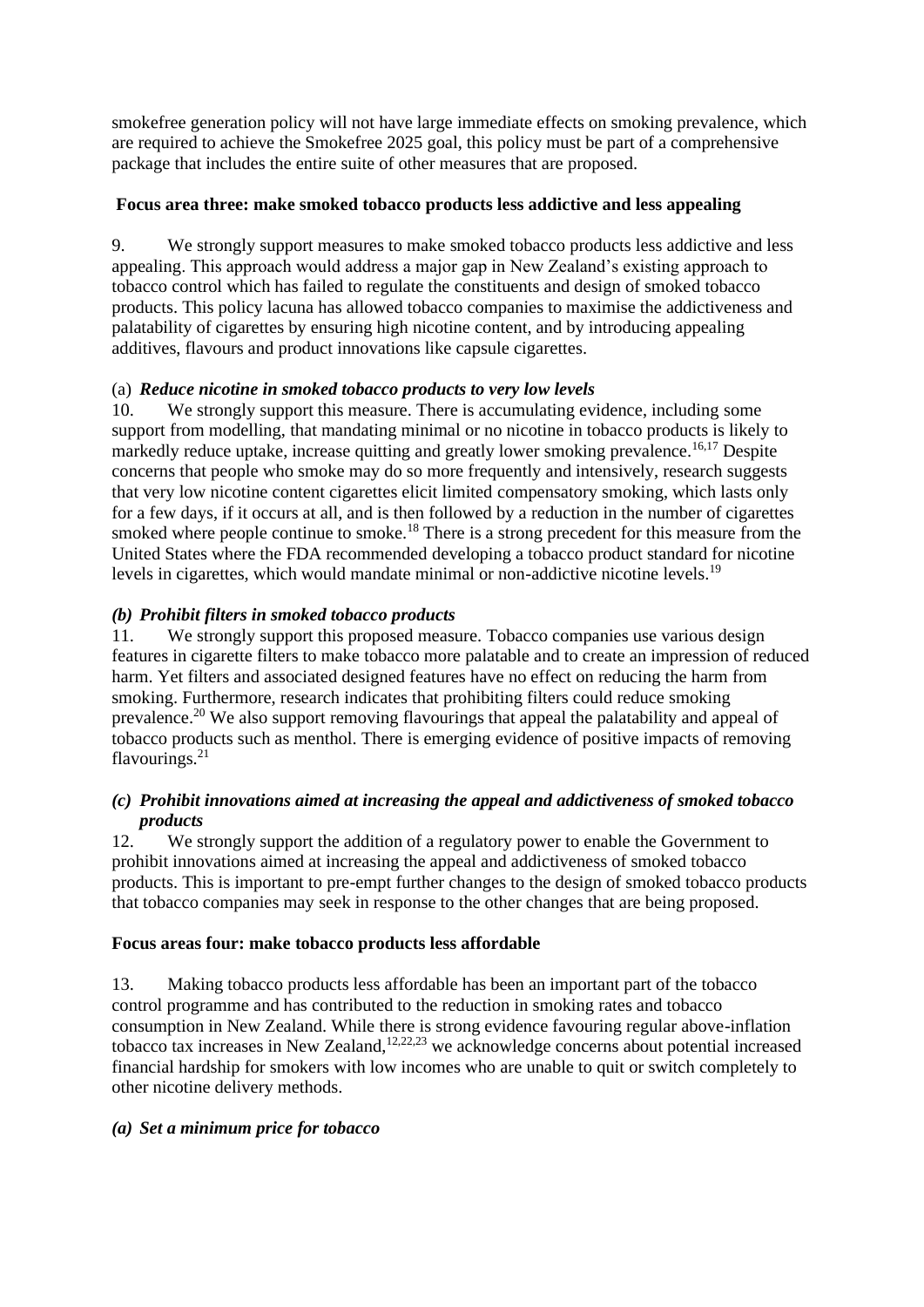14. We support setting a minimum price for all tobacco products to complement existing excise tax measures. A minimum price policy would prevent the proliferation of budget brands and differential prices increases currently undertaken by tobacco companies.<sup>24</sup>

### **Focus areas five: enhance existing initiatives**

15. We strongly support enhancing existing initiatives including increasing investment in mass and social media campaigns and increasing investment in stop smoking services for priority populations. Finally, addressing the social determinants of health is critical in achieving equity and eliminating disparities in tobacco prevention and control.<sup>25</sup>

We hope our feedback is helpful and look forward to the final Smokefree Aotearoa 2025 Action Plan.

Yours sincerely

G. Humph

Dr Alistair Humphrey NZMA Chair

#### **References**

- 1. Edwards R, et al. Progress towards a Smokefree Aotearoa 2025 Action Plan: Congratulations to the Government. Public Health Expert. University of Otago. 16 April 2021. Available from [https://blogs.otago.ac.nz/pubhealthexpert/progress-towards-a](https://blogs.otago.ac.nz/pubhealthexpert/progress-towards-a-smokefree-aotearoa-2025-action-plan-congratulations-to-the-government/)[smokefree-aotearoa-2025-action-plan-congratulations-to-the-government/](https://blogs.otago.ac.nz/pubhealthexpert/progress-towards-a-smokefree-aotearoa-2025-action-plan-congratulations-to-the-government/)
- 2. NZMA. Smokefree 2025 New Zealand. Position Statement. July 2017. Available from <https://bit.ly/3ouvyic>
- 3. Pearson AL, Cleghorn CL, van der Deen FS, et al. Tobacco retail outlet restrictions: health and cost impacts from multistate life-table modelling in a national population. Tob Control 2016;(E-publication 22 September)
- 4. Pearson AL, et al. Theoretical impacts of a range of major tobacco retail outlet reduction Interventions: modelling results in a country with a smoke-free nation goal. Tob Control 2015; Mar;24(e1):e32-8
- 5. Petrović-van der Deen FS, et al. Restricting tobacco sales to only pharmacies combined with cessation advice: a modelling study of the future smoking prevalence, health and cost impacts. Tob Control 2019 Nov;28(6):643-650
- 6. Marsh L, Doscher C, Robertson LA. Characteristics of tobacco retailers in New Zealand. Health Place 2013;23:165-70
- 7. World Health Organization. Hungary New regulation of tobacco sales introduced. 2013;(April). [http://www.who.int/fctc/implementation/news/news\\_hung/en/](http://www.who.int/fctc/implementation/news/news_hung/en/)
- 8. Hefler M & Baker J. Move to phase out tobacco sales in supermarkets and petrol stations. Tob Control 2020;29:247. [https://tobaccocontrol.bmj.com/content/29/3/247.](https://tobaccocontrol.bmj.com/content/29/3/247)
- 9. Bowden JA, et al. What happens when the price of a tobacco retailer licence increases? Tob Control 2014;23(2):178-80